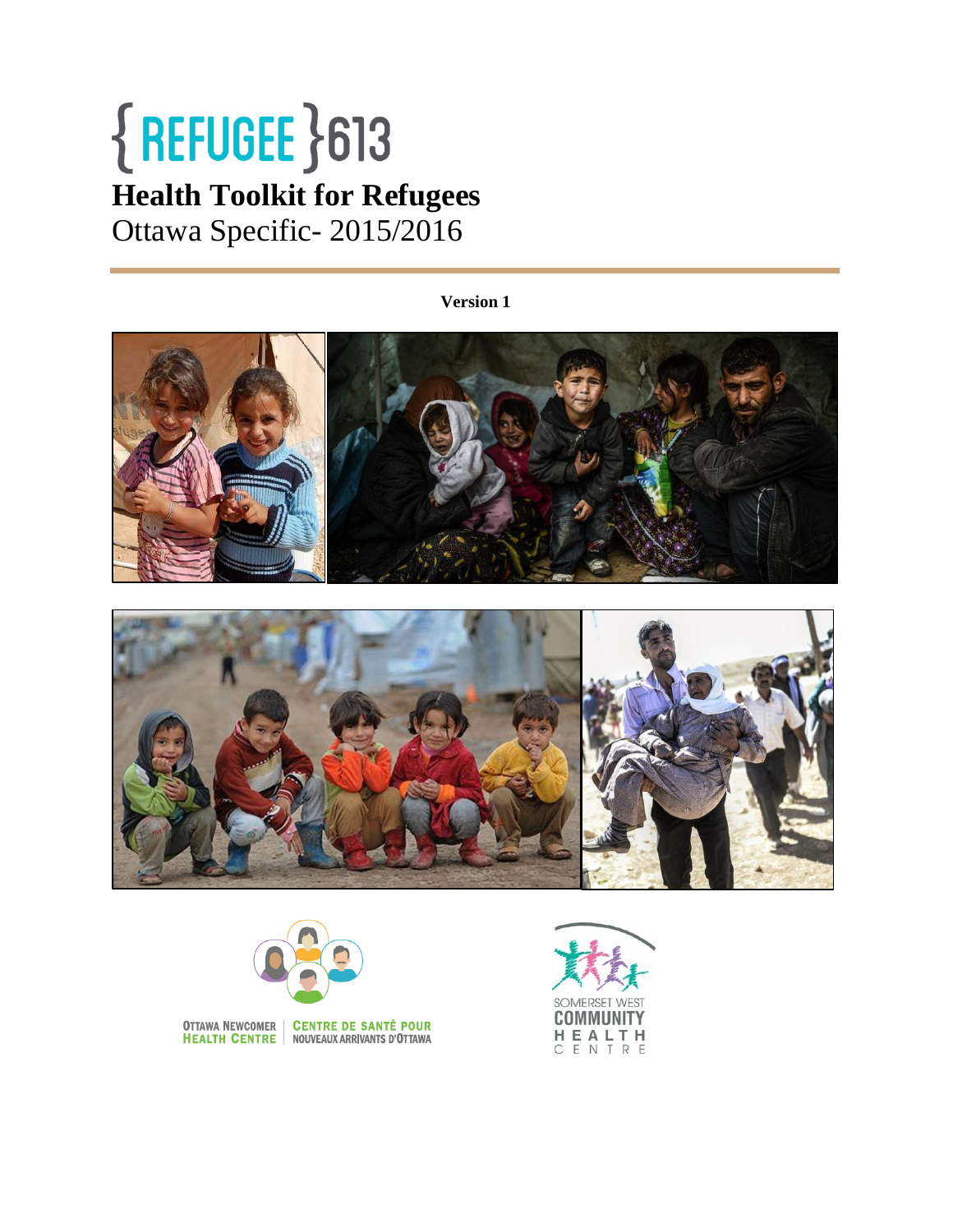## **Contents**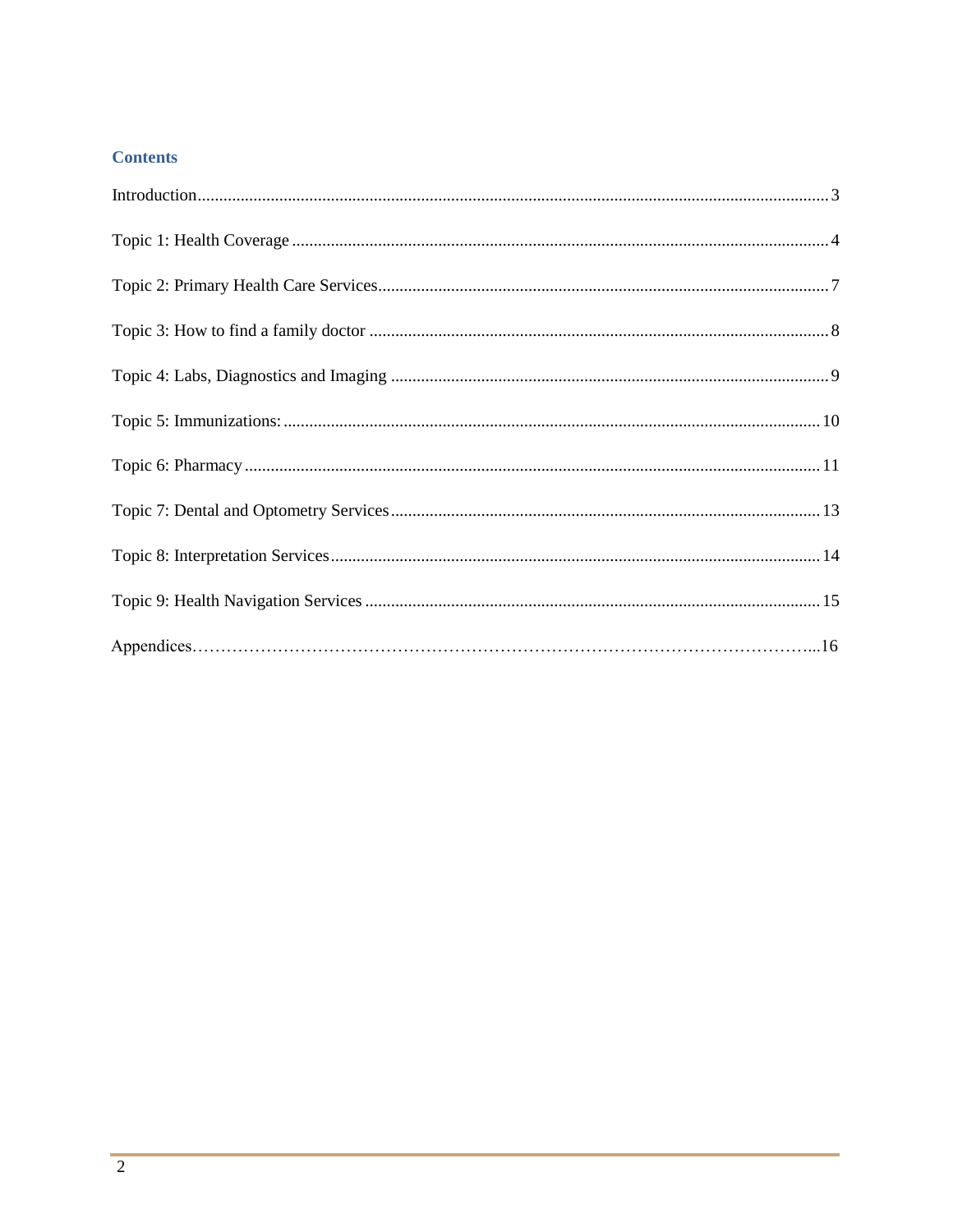#### <span id="page-2-0"></span>**Introduction**

This toolkit was developed in an effort to assist sponsors and healthcare providers access health information quickly and efficiently in order to support refugees. It serves as a guide to help connect refugees to appropriate and timely health services and information. The information in this toolkit was compiled from various websites and community resources.

#### **Glossary of Terms**

PSR- Privately Sponsored Refugee GAR- Government Sponsored Refugee IFHP- Interim Federal Health Program OHIP- Ontario Health Insurance Plan ONHC- Ottawa Newcomer Health Centre PT governments- provincial and territorial governments PCH- Primary Care Hub Clients- refugees (PSRs and GARs) OW- Ontario Works- Social Assistance ODSP- Ontario Disability Support Program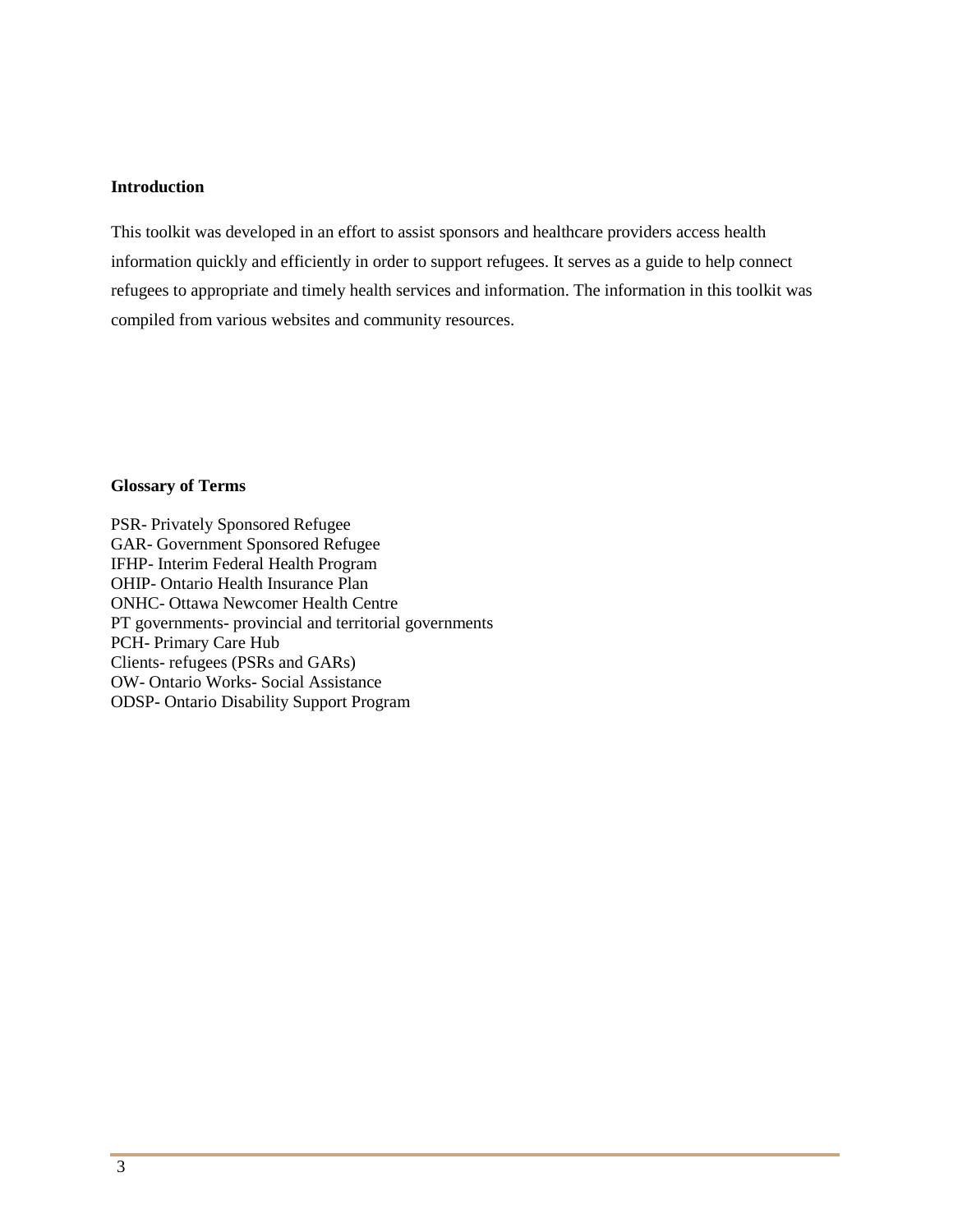# <span id="page-3-0"></span>**Topic 1: Health Coverage**

All Privately Sponsored Refugees (PSRs) and Government Assisted Refugees (GARs) who are coming under the Syrian Refugee project will have permanent residency upon arrival to Canada. All refugees will have health coverage under the Interim Federal Health Program (IFHP) for up to one year upon entry to Canada. IFHP certificate will be given to all clients at the airport, as soon as they arrive to Canada. Syrian refugees will also be eligible to apply for and receive provincial health coverage immediately. To apply for OHIP, one must be present in-person at a ServiceOntario center.

Locations:

Ottawa City Hall: 110 Laurier ave. West Vanier: 349 St. Laurent blvd Ottawa South: 1800 Bank st., unit 5 Nepean: 1948 Merivale blvd. Orleans: 2864 St. Joseph blvd. Stittsville: 1626 Stittsville Main st., unit 3 Rockland: 2699 Laurier st. Emburn: 717 Notre Dame st. Winchester: 12028 Dawley dr., unit 2 Kemptville: 10 Campus dr. Carleton Place: 43B Landsdowne ave. Casselman: 651 Principale st. Prescott: 132 King st. East Alexandria: 101 Main st. North

## **Applying for OHIP:**

When applying for OHIP for the very first time, applicants must go to a ServiceOntario centre in-person along with the following:

- List of documents needed- usually Confirmation of Permanent Residence (IMM5292, 5688) and mortgage, rent or lease agreement is sufficient for refugees. For more list of accepted documents, visit: [http://www.forms.ssb.gov.on.ca/mbs/ssb/forms/ssbforms.nsf/GetFileAttach/014-9998E-](http://www.forms.ssb.gov.on.ca/mbs/ssb/forms/ssbforms.nsf/GetFileAttach/014-9998E-82~1/$File/9998-82E.pdf)[82~1/\\$File/9998-82E.pdf](http://www.forms.ssb.gov.on.ca/mbs/ssb/forms/ssbforms.nsf/GetFileAttach/014-9998E-82~1/$File/9998-82E.pdf)
- The following completed form: [http://www.forms.ssb.gov.on.ca/mbs/ssb/forms/ssbforms.nsf/GetFileAttach/014-0265-](http://www.forms.ssb.gov.on.ca/mbs/ssb/forms/ssbforms.nsf/GetFileAttach/014-0265-82~13/$File/0265-82.pdf) [82~13/\\$File/0265-82.pdf](http://www.forms.ssb.gov.on.ca/mbs/ssb/forms/ssbforms.nsf/GetFileAttach/014-0265-82~13/$File/0265-82.pdf)

**NOTE:** Coverage under OHIP may or may not be activated right away. If there is a waiting period before the provincial health coverage is activated, then IFHP can be used in the meantime. If OHIP is activated immediately, the client will get a temporary certificate which can be used until they receive their photo health card in the mail. The photo health card will have an expiry date and must be renewed before the expiration date in order to maintain provincial health coverage.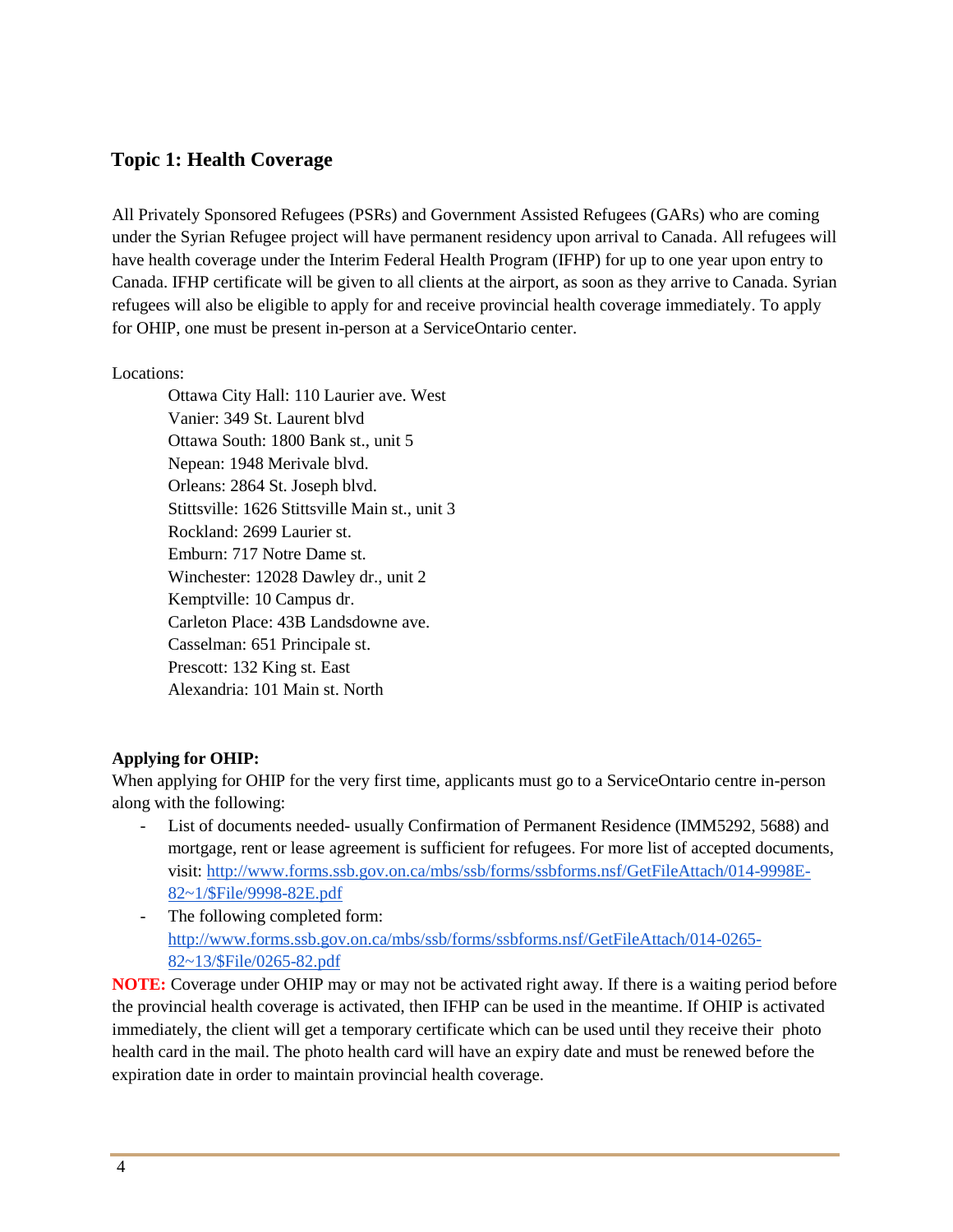## **Coverage under the Interim Federal Health Program (IFHP):**

IFHP provides health coverage for various services, similar to those covered by a provincial health card. IFHP can provide Basic, Supplemental and Prescription Drug Coverage. Health care providers, who are willing to serve refugees and claim through IFHP, must be registered with BlueCross. Providers may visit:<https://provider.medavie.bluecross.ca/> for more information.

All Syrian refugees (PSRs and GARs) will get Type 1 coverage, which includes the following:

- **Basic Coverage** includes most services that insured residents are covered for under their provincial or territorial (PT) health insurance plans, such as hospital services and services received from a doctor:
	- in-patient and outpatient hospital services
	- services of medical doctors, registered nurses and other healthcare professionals licensed in Canada, including prenatal and postnatal care
	- laboratory, diagnostic and ambulance services.

**NOTE:** The benefits above are subject to certain limits and have prescribed maximum dollar amounts (health providers are to refer to: **IFHP Basic Coverage Benefit Grid (PDF, 54 KB)** to ensure service is covered under IFHP). Basic services are covered only until the beneficiary qualifies for provincial or territorial health insurance.

- **Supplemental Coverage** provided through the IFHP (includes both services and products) is similar to the level of coverage that may be provided by PT governments to certain residents, including residents receiving social assistance and includes the following:
	- limited dental and vision care
	- home care and long-term care
	- services by allied health-care practitioners including clinical psychologists, occupational therapists, speech language therapists, physiotherapists
	- assistive devices, medical supplies and equipment, including:
	- orthopedic and prosthetic equipment
	- mobility aids
	- hearing aids
	- diabetic supplies
	- incontinence supplies
	- oxygen equipment

**NOTE:** The benefits above are subject to certain limits and have prescribed maximum dollar amounts. Health providers are to refer to: **[IFHP Supplemental Benefit Grid \(PDF, 272](https://www.medavie.bluecross.ca/cs/BlobServer?blobcol=urldata&blobtable=MungoBlobs&blobheadervalue2=abinary;+charset=UTF-8&blobheadername2=MDT-Type&blobkey=id&blobwhere=1187213213536&blobheader=application/pdf) KB)** to ensure that services and products being prescribed are covered under IFHP.

**Prescription Drug Coverage** provided through the IFHP for prescription medications is similar to the level of coverage that may be provided by PT governments to certain residents, including residents receiving social assistance.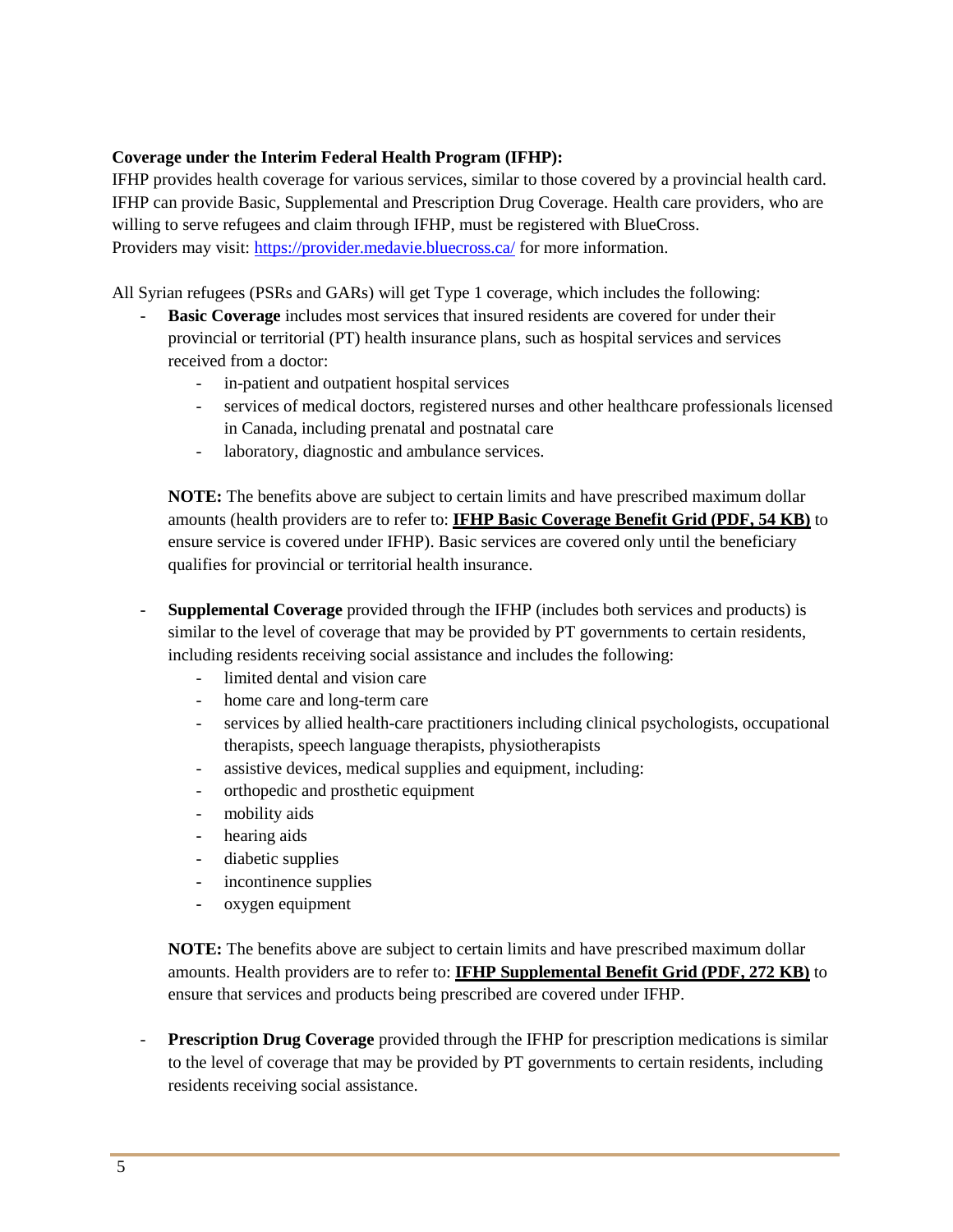**NOTE:** Supplemental and Prescription Drug Coverage will expire after 12 months from the date of issue. Providers must refer to **[IFHP Prescription Drug Coverage \(PDF, 47](https://www.medavie.bluecross.ca/cs/BlobServer?blobcol=urldata&blobtable=MungoBlobs&blobheadervalue2=abinary;+charset=UTF-8&blobheadername2=MDT-Type&blobkey=id&blobwhere=1187213344875&blobheader=application/pdf) KB)** to ensure medication being prescribed is covered under IFHP, as the benefits above are subject to certain limits such dosage and brand name of medication.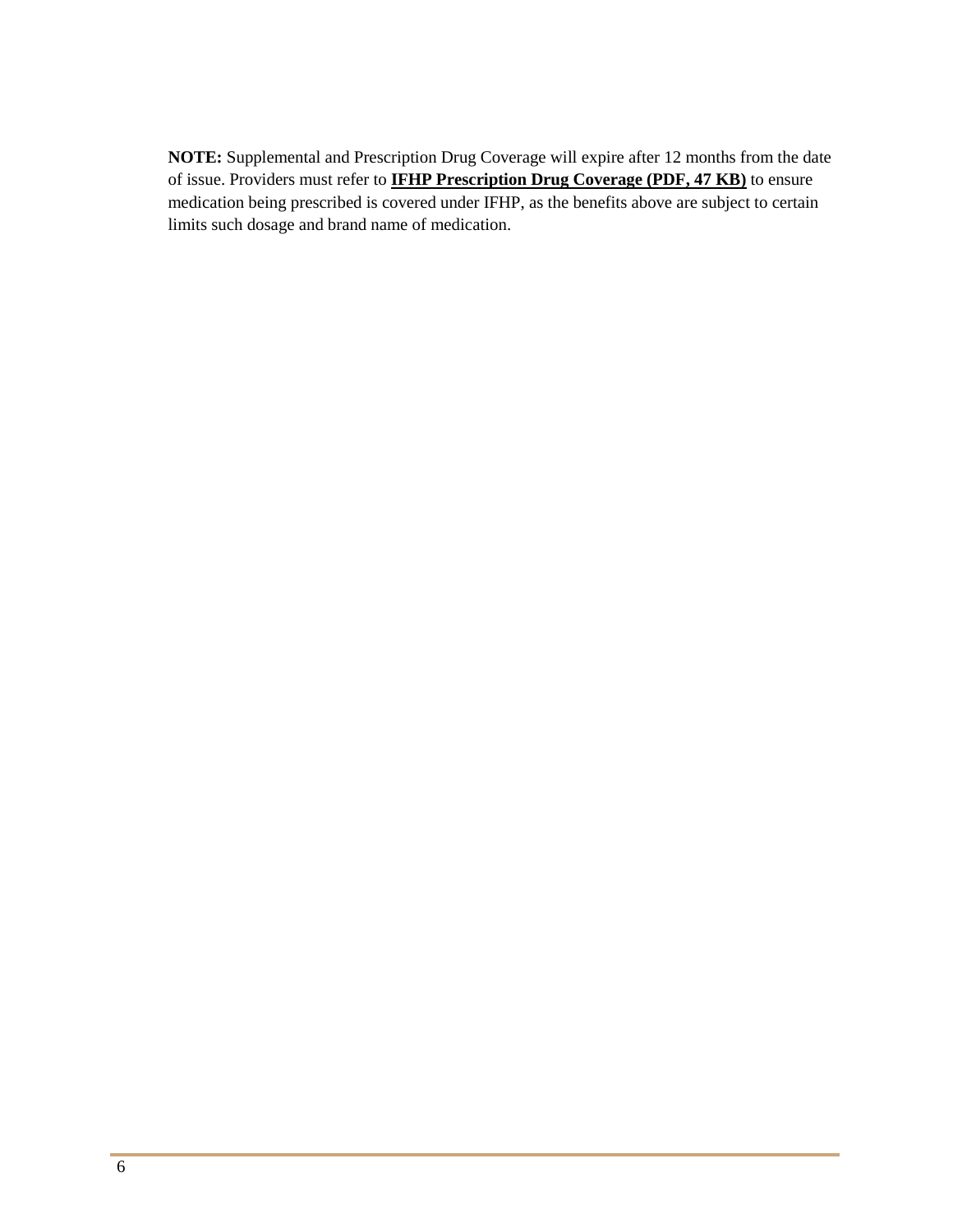# <span id="page-6-0"></span>**Topic 2: Primary Health Care Services through PCHs**

Refugee613 Health Task Force comprises of various health service partners who have set up primary care hubs in Ottawa to serve the large influx of Syrian refugees. These hubs will serve as primary care locations for PSRs, as well as GARs, where initial medical assessments and screenings will take place. To obtain an appointment at one of the hubs, call Ottawa Newcomer Health Centre at 613-691-0192. The following information will be requested in order to schedule appointments:

- Name and date of birth of all PSRs
- Permanent address and phone number of PSRs (if available)
- Language(s) of the PSRs
- List of any health concerns

- Whether or not an on-going primary health care provider has been arranged The PCHs will be responsible for initial assessments and screenings and starting the immunization process for all clients. Some PCHs will be able to accept PSRs as on-going clients of their centre. However, if hubs have reached capacity and cannot accept more new clients, refugees will need to arrange for on-going primary care provider elsewhere in the community. ONHC will support clients, sponsors, and service providers find on-going primary care providers for refugees. PCHs will maintain medical records and will arrange for file transfer, if and when appropriate.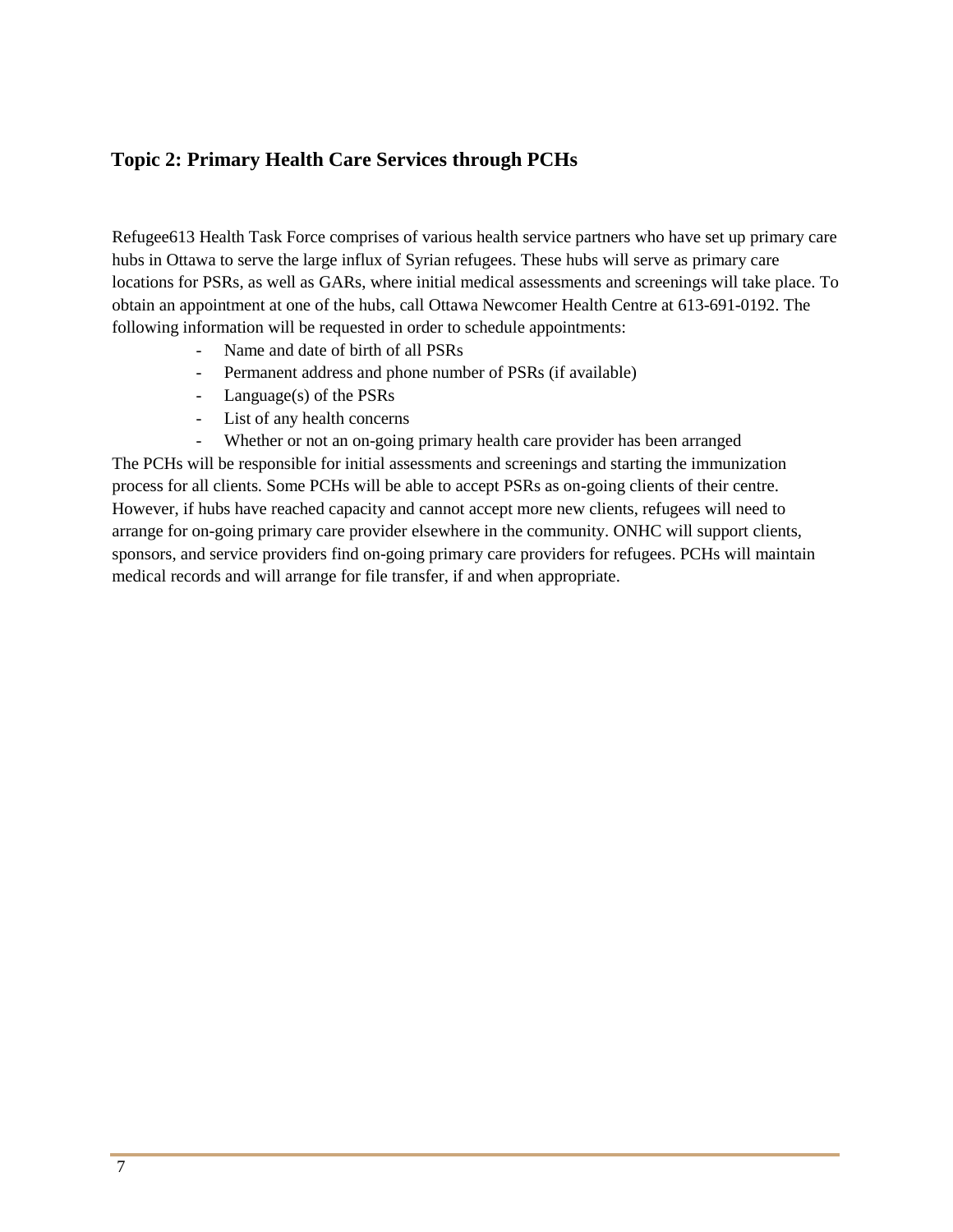# <span id="page-7-0"></span>**Topic 3: How to find a family doctor**

ONHC will assist with finding on-going primary care providers for refugee clients. ONHC has a registry of service providers with specific language capability and locations of clinics, who are accepting new clients/patients. It is encouraged that all clients be registered on Health Care Connect, as some providers will only accept clients who are registered on Health Care Connect. For more information, visit: [http://www.ontario.ca/page/find-family-doctor-or-nurse-practitioner.](http://www.ontario.ca/page/find-family-doctor-or-nurse-practitioner)

**TIP:** You are able to search for health care providers on the College of Physicians and Surgeons website: [http://www.cpso.on.ca/public-register/all-doctors-search.](http://www.cpso.on.ca/public-register/all-doctors-search) This search engine allows one to search for providers by geographical location and language capability. It does not, however, indicate whether or not a provider is accepting new clients. It's best to try calling the location of practice of the provider to inquire further.

Once an on-going primary care provider is found, clients will be given a "meet-and-greet" appointment with the provider. At this appointment, clients and providers will get to know one another and the provider will review the clients' medical record. Once the client signs some documents, generally for registration and privacy information purposes, they will become clients of the new provider.

It's essential that all clients understand the process of finding/changing their family doctor. The following topics of discussion are encouraged:

- Rules of the new provider's clinic/centre, such as access to chart/medical reports
- Applicable fees that may be associated, such as "no-show" fees, simple procedures fees,

or chart transfer fees, etc.

- Options for health care services, when their family doctor isn't available
- Length of appointments, walk-in options, scheduling follow-up appointments, etc
- How the clinic/centre will communicate with the client's pharmacy if/when needed

It will be beneficial to learn what is located in the surrounding area of the clinic/health centre to determine if there are labs or pharmacies nearby.

**Appendix A:** lists various helpful resources for finding healthcare services.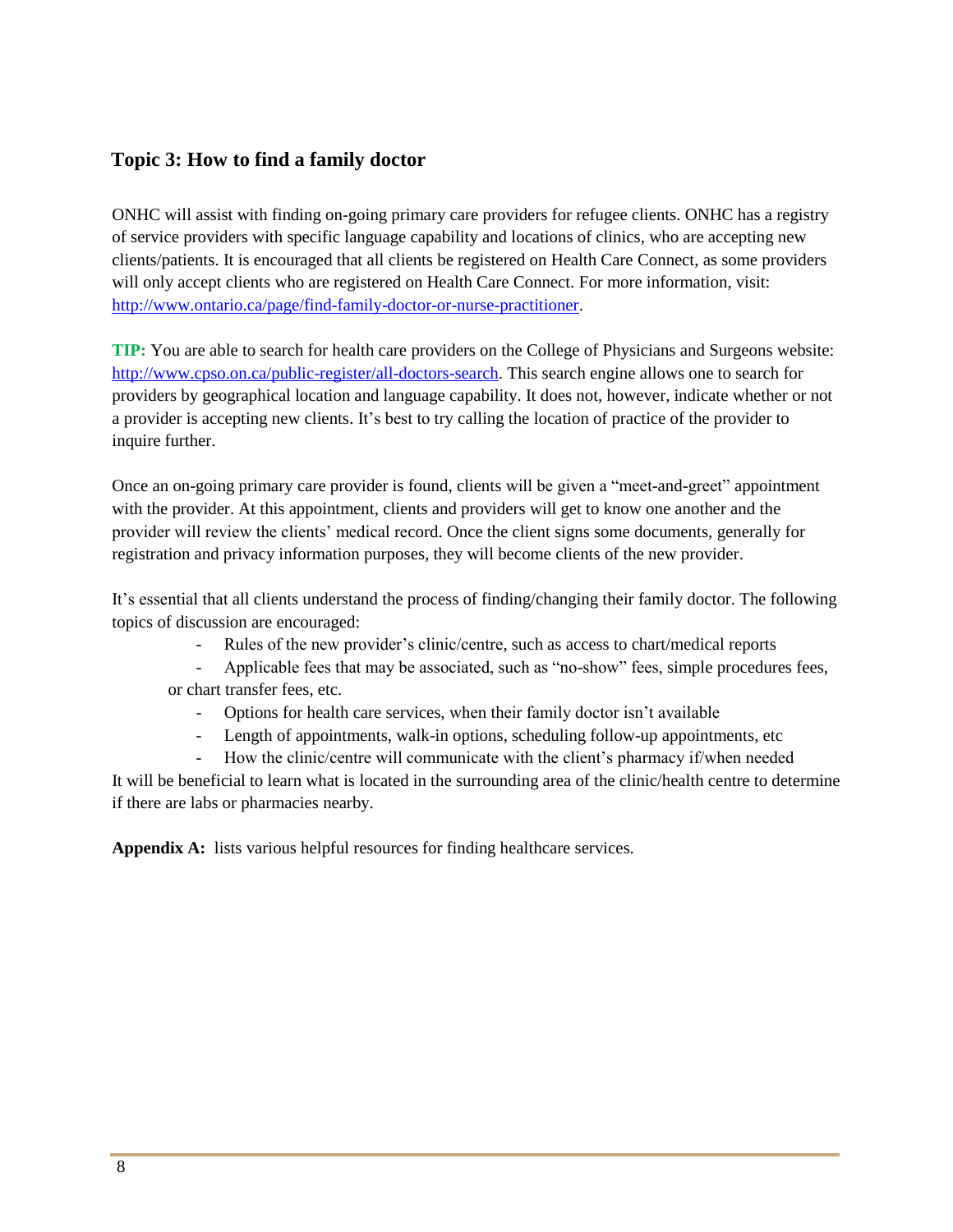## <span id="page-8-0"></span>**Topic 4: Labs, Diagnostics and Imaging**

The majority of the tests completed prior to coming to Canada were mainly to screen for communicable diseases. Upon arrival to Canada, clients will require some lab work and screening tests. These tests are mainly to ensure that clients are in good health. Requisitions will be given to clients and they will be asked to have the tests done in a timely manner. The results of the tests will determine the length of duration that a client remains with a PCH. If the client has obtained OHIP by the time these tests are given, then they are to take their OHIP card with them to the lab. If OHIP hasn't been obtained, or for some reason isn't activated, then clients can use their IFH certificate at the labs. Some labs may not accept IFHP. Gamma Dynacare [\(https://www.dynacare.ca/\)](https://www.dynacare.ca/) accepts clients who are covered under IFHP.

Lab tests do not require an appointment. Some may require a fasting blood test, in which case, the blood tests will need to be completed early in the morning. Most X-rays usually do not require an appointment. Diagnostics and imaging test may require appointments. The PCHs may not make these appointments for all clients- if clients have support from a sponsor, volunteer, navigator or settlement counsellor. It would then be the responsibility of the individual(s) helping the clients, to call and arrange an appointment and ensure all instructions (if any) are communicated appropriately to clients, as well as to arrange for transportation. For a list of diagnostics and imaging centres, you can search on the following website: [http://cmlhealthcare.com/clinic-locator/.](http://cmlhealthcare.com/clinic-locator/)

**TIP:** Diagnostics and Imaging can also be done at hospitals. Hospitals can provide interpreters for scheduled appointments. If an interpreter is required for the client, then mention this when scheudling the diagnostics or imaging appointment.

**NOTE:** Generally all blood tests and diagnostic imaging are usually covered by OHIP or IFHP. However, it's best to always ask. For example, the testing for Vitamin D now costs about \$30, and most labs will charge this fee (and it is NOT covered by IFHP or OHIP). However, if the client accesses a hospital laboratory, this testing will be free of cost.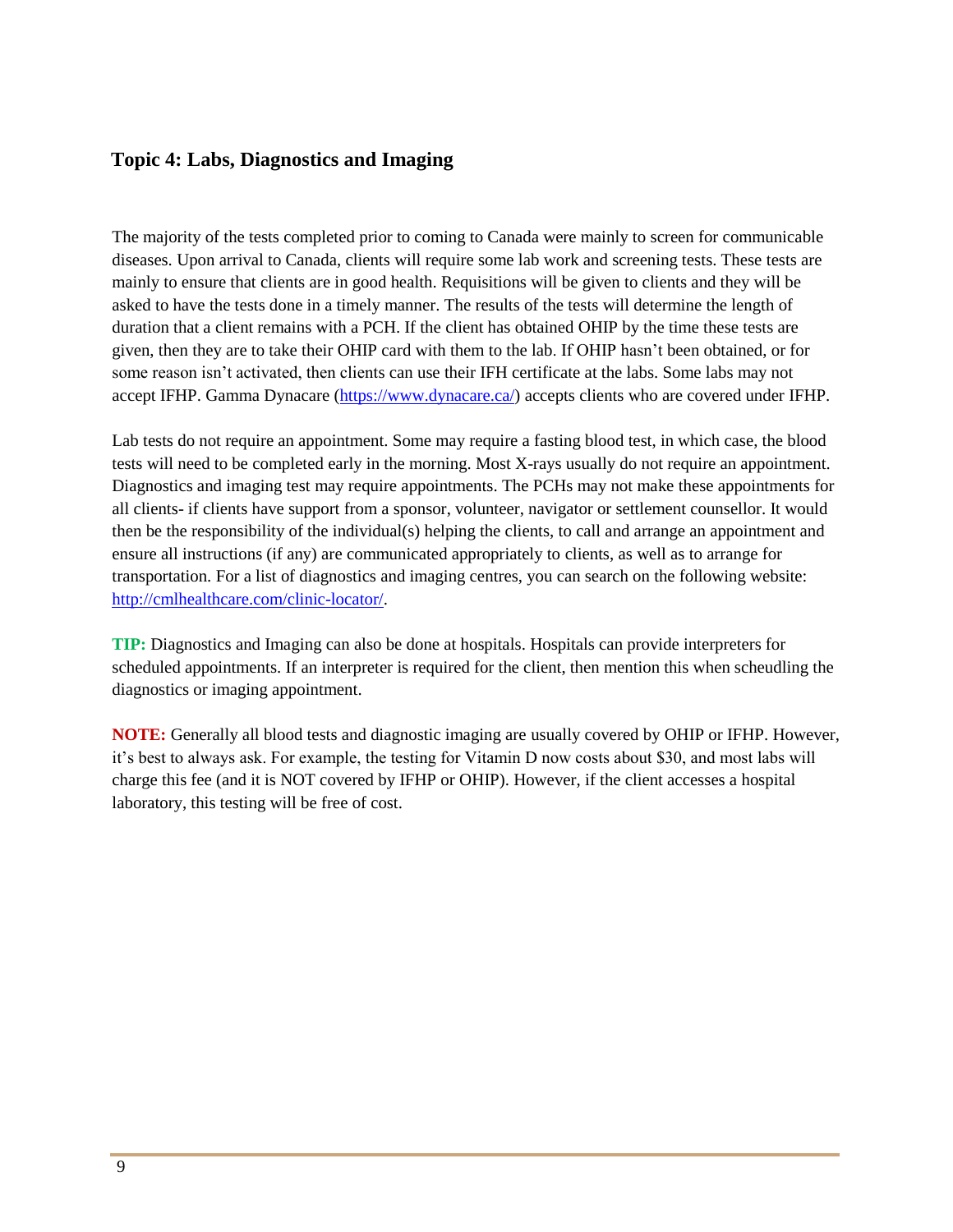## <span id="page-9-0"></span>**Topic 5: Immunizations**

Some clients may arrive with immunization records, and others may not have any records. PCHs where clients are first seen for their health needs will ensure that the immunization is up-to-date with the help of Ottawa Public Health. Yellow immunization cards will be provided to all clients indicating the vaccinations that were provided. It will be important for the clients to hold on to their Yellow immunization cards. Publicly funded immunizations will be free of cost. Immunizations that may be required for some clients, but that are NOT publicly funded, MAY be covered under IFHP. Once again, consult with the health care provider who can provide a prescription after checking the IFHP benefit grid for prescription medication.

Some children will be eligible to get immunizations at school at certain grades. If they have missed these immunizations at school, they will be able to get them from their health care provider. It is the responsibility of the parents to ensure that their children's immunization records are up-to-date and that an updated report is sent to Ottawa Public Health (OPH). Every time a child is immunized, the record should be sent to OPH in order to update the child's electronic immunization record in the OPH system. This can be done in various ways: online, fax, phone.

**Address**

Ottawa Public Health, 100 Constellation Dr., Ottawa ON K2G 6J8 Mail-Code: 26-44

Online[: https://app06.ottawa.ca/cgi-bin/form.cgi?dir=cimmunization&form=immunization\\_en](https://app06.ottawa.ca/cgi-bin/form.cgi?dir=cimmunization&form=immunization_en)

Fax: 613-580-9660

Phone 613-580-6744 Monday to Friday, 9 am to 4 pm

<span id="page-9-1"></span>**Questions regarding this collection may be addressed to:** Supervisor, Vaccine Preventable Diseases Program, E-mail: [Immunization@ottawa.ca](mailto:Immunization@ottawa.ca)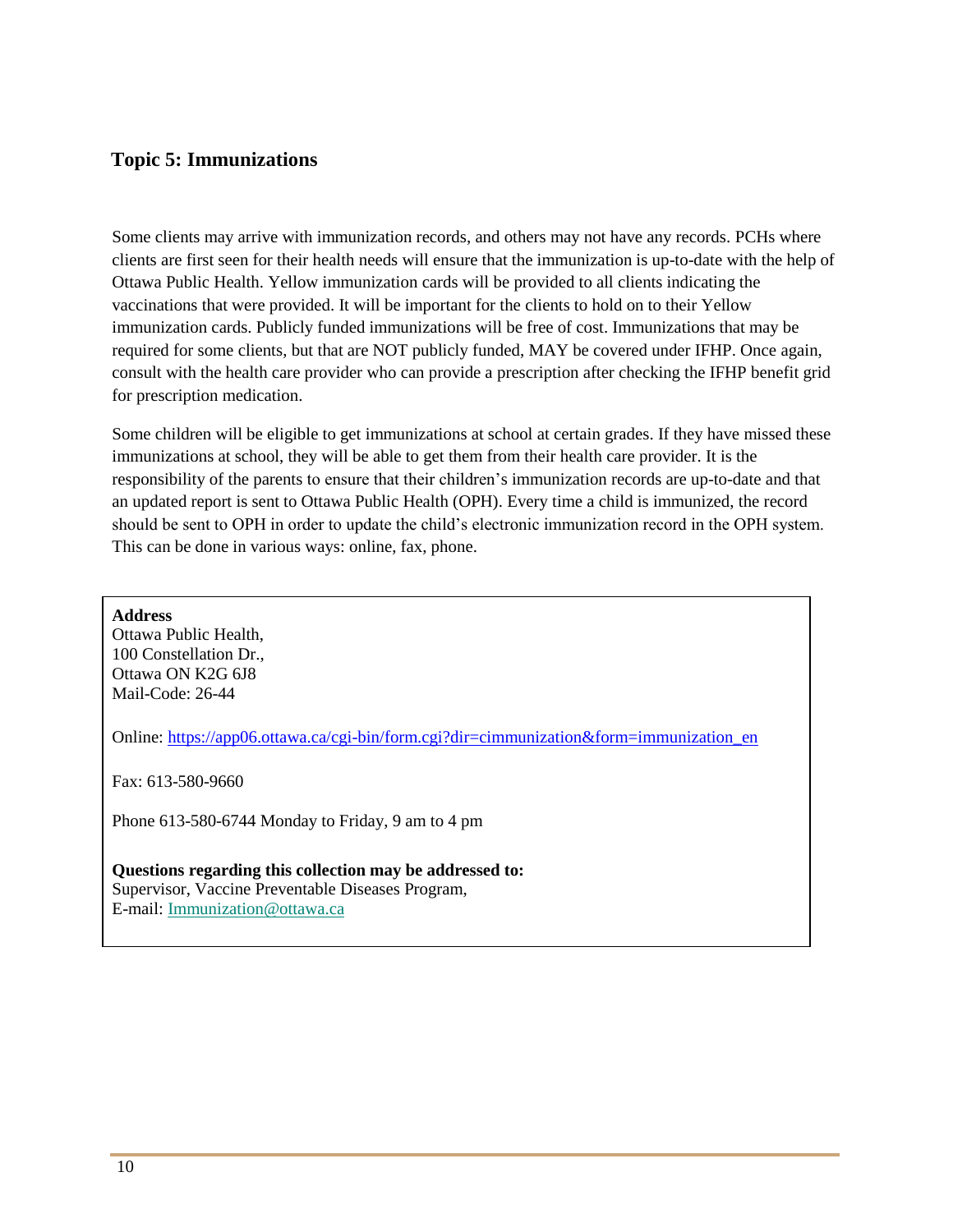# **Topic 6: Pharmacy**

It is always good practice to ensure that clients are dealing with only one pharmacy. This will ensure that refills are always obtained from the same location and that the pharmacy will have a consistent record of the client.

All Syrian refugees will have Prescription Medication coverage for 1 year through the IFHP. The list of medications covered by IFHP is quite broad. However, there are some medications which are not covered by IFHP. This is not something that a client (or sponsor or settlement counsellor) can figure out themselves- only a provider or a pharmacist will be able to assist with finding out which medication and dosage is covered by IFHP. So in order to reduce confusion and increase efficiency, it's best to ALWAYS mention to the health care provider (and in some cases the admin person/booking coordinator) that the client has coverage through IFHP. The provider will then be aware that they will have to prescribe medications that are covered by IFHP.

There are pharmacies that do not bill to IFHP. Therefore, it is always good to find out if the pharmacy will accept IFHP, before processing the prescription. The client must always ensure to have their IFHP form with them. Please note that if a certain medication is not covered under IFHP, an alternate medication may be suggested by the pharmacy or healthcare provider. However, if the client does not want to wait and decides to pay for the prescription on hand, instead of seeking a different prescription from the provider, IFHP cannot reimburse the client at a later date. IFHP never reimburses the clients.

**NOTE:** In some cases a little advocacy is all that is needed to make a small difference. It is best to learn about IFHP, so that you are able to work with the pharmacy to meet the clients' needs.

Clients will only have IFHP coverage in the first year after arrival. After 1 year, clients will no longer have coverage under IFHP, and will have to look for other options to pay for their prescription medications.

If the medication costs in the household surpass a specific amount, clients who are working, without 'benefits', and are low income can apply to the Trillium Program for help in paying for their medications. Usually, anyone who registers with the Trillium Program pays a maximum of 4% of their yearly after-tax income towards their medications. For more information, please visit: [http://www.health.gov.on.ca/en/public/programs/drugs/programs/odb/opdp\\_pay.aspx.](http://www.health.gov.on.ca/en/public/programs/drugs/programs/odb/opdp_pay.aspx)

Income support can be arranged from Social Assistance either through Ontario Works (OW) or Ontario Disability Support Program (ODSP). OW or ODSP provides recipients of the program a monthly drug card. With this drug card, clients can receive medications for free. Certain medications are covered, just like in the case of IFHP- according to the Ontario Drug Benefit grid. For more information, visit: [http://www.health.gov.on.ca/en/public/programs/drugs/programs/odb/odb.aspx.](http://www.health.gov.on.ca/en/public/programs/drugs/programs/odb/odb.aspx)

Those over the age of 65, and who are considered low-income, can get prescription medication at a reduced price. For more information please visit: [http://www.health.gov.on.ca/en/public/programs/drugs/programs/odb/opdp\\_pay.aspx.](http://www.health.gov.on.ca/en/public/programs/drugs/programs/odb/opdp_pay.aspx)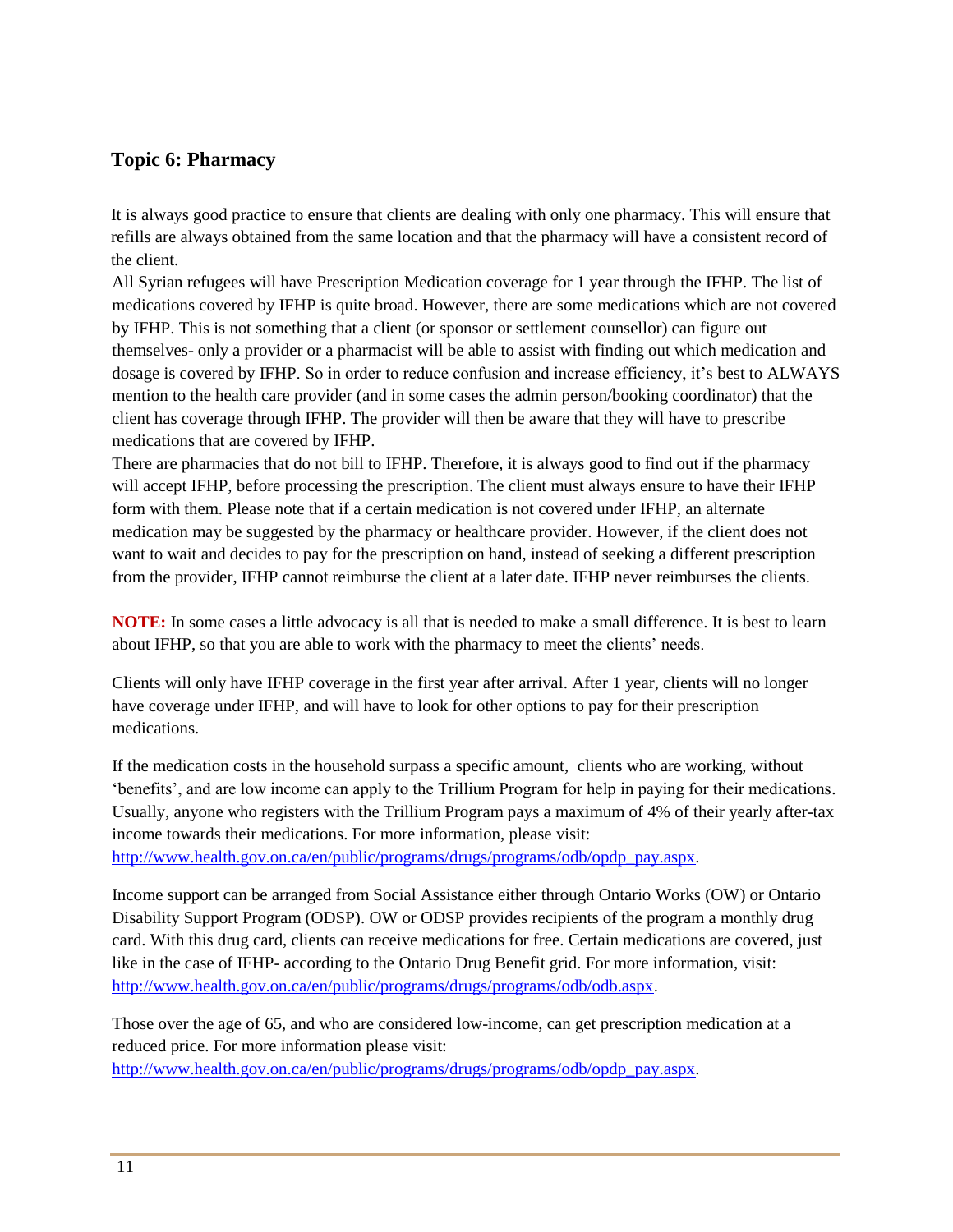It is always good to understand the rules at each pharmacy- some pharmacies communicate by fax with the clients' health care providers, but not all will do so. The cost of filling a prescription varies from pharmacy to pharmacy.

<span id="page-11-0"></span>**Appendix B:** List of pharmacies that accept clients covered under IFHP.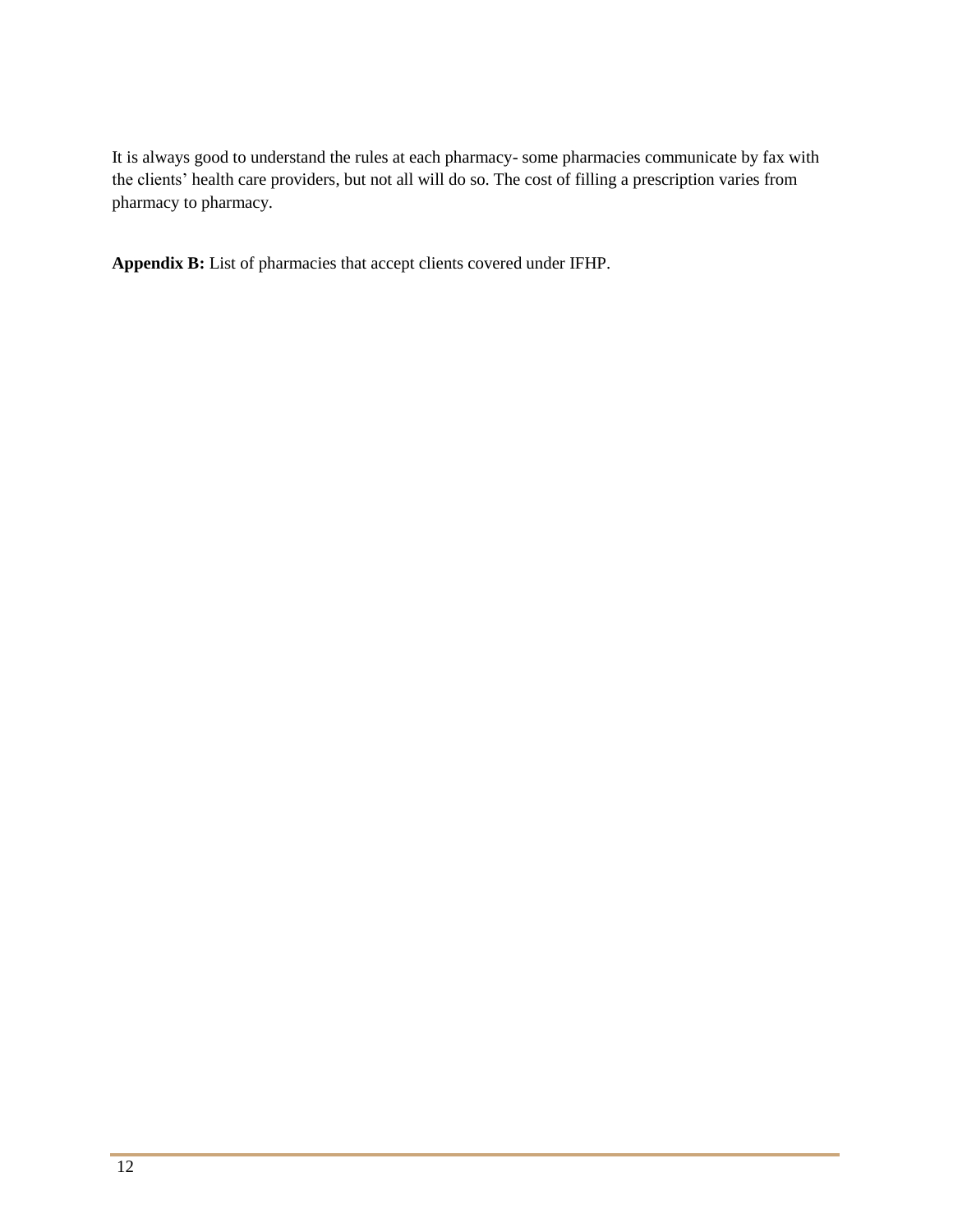## **Topic 7: Dental and Optometry Services**

#### **Dental Care:**

Clients who have emergency dental coverage through IFHP will be able to see dentists who claim to IFHP for dental care. Not all dental clinics claim to IFHP, so they will not be able to serve clients who are covered under the IFHP. **Appendix C** lists a number of dentists who provides dental services to clients covered under IFHP. Clients can make an appointment as usual, and must present their IFHP certificate to the dental clinic in order for the claim to be processed, and the visit to be billed to IFHP. It is always best to mention that the client is covered under IFHP when making the appointment.

The usual visit will be comprised of an x-ray (covered by IFHP) which will determine whether or not the service can be covered fully by IFHP. If the dental care cannot be covered by IFHP, then the client has the option of postponing the care or paying for the service out of pocket or through other streams of coverage (privately purchased insurance).

City of Ottawa also offers dental screening sessions, free of cost, at various community health centres around the city. See **Appendix D** for a schedule with locations and times. If there are any dental findings, that will require a visit to the dentist, then clients can be booked in to see dentists who claim through IFHP for providing certain services.

#### **Optometric Care:**

Optometric care is also covered under IFHP. An appointment can be arranged as usual and client will need to present their IFHP certificate in order for the optometric clinic to process the claim. **Appendix E** will provide a list of Optometrists that claim through IFHP, so are appropriate for clients who are covered under IFHP.

After the visit, the client may require glasses and will be provided a prescription for glasses. IFHP can cover the cost of glasses and frames (up to a certain amount). The optometrists' office can help with the selection of a pair of glasses, so that the client stays under the limit covered by IFHP.

**NOTE:** Emergency dental and optometric care are covered under IFHP for up to 1 year, after which the client will have to seek private coverage or coverage through the city's social assistance program. In order to apply for social assistance program (OW), inquire more at a settlement agency well ahead of the expiration of IFHP certificate, to ensure health coverage is maintained. For a list of Settlment Services in Ottawa, see **Appendix F.**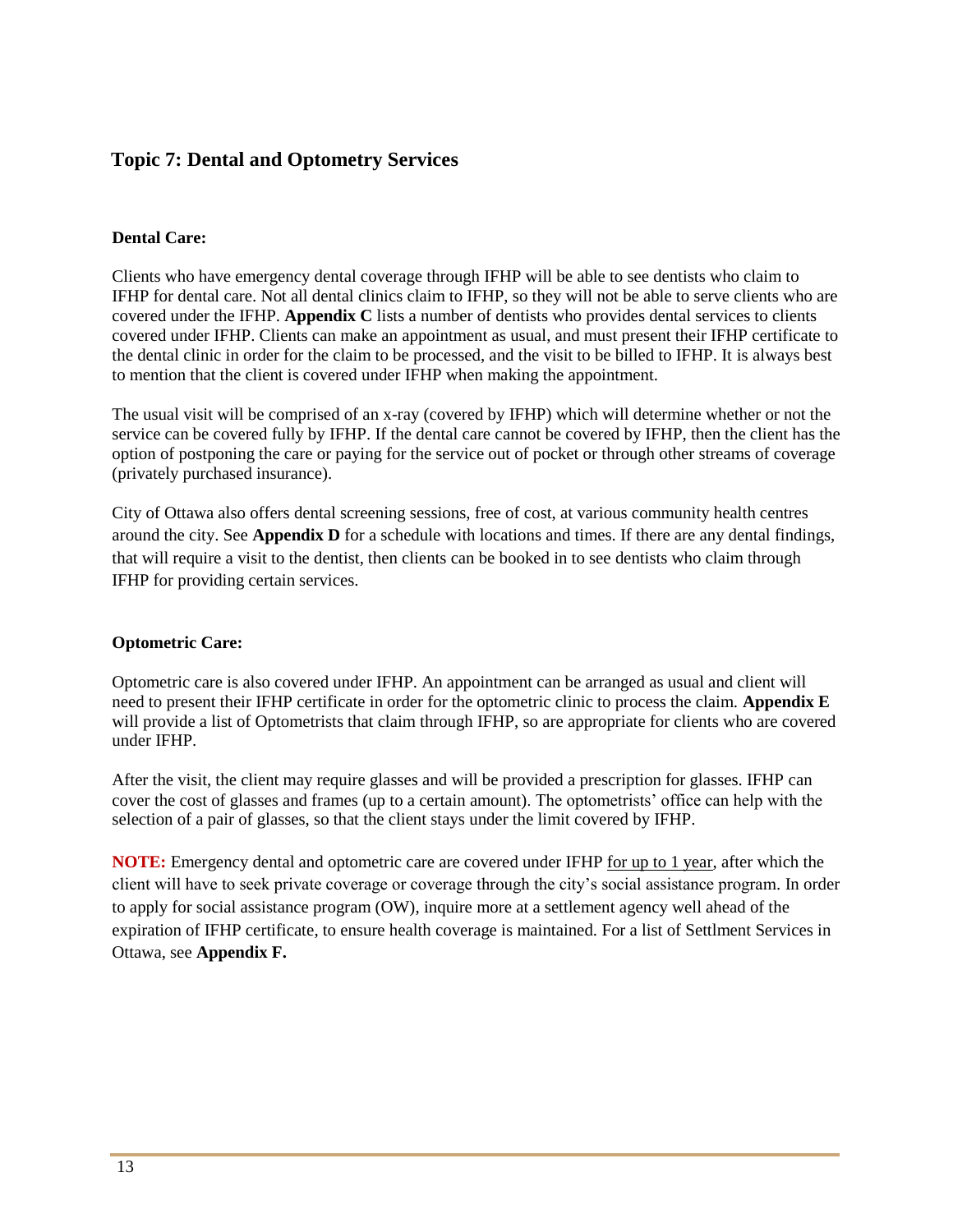#### <span id="page-13-0"></span>**Topic 8: Interpretation Services**

One of the biggest challenges when serving refugees will be communication/language. Most clients will have limited English and/or French proficiency. PCHs, where clients can be seen for their initial medical visits, are equipped to provide interpretation for medical visits. Two methods of interpretation may be used: face-to-face interpretation or over-the-phone interpretation. In both cases, trained interpreters will generally be preferred by the PCHs.

Face-to-face interpretation occurs when an interpreter is physically present at the session and interprets the conversation that occurs within that setting between clients and healthcare providers (and others present in the room)

Over-the-phone interpretation occurs when the healthcare provider calls an interpreter (through an agency) and the interpretation occurs with the use of a phone (either speaker phone or with two handsets/headsets/receivers).

It is preferable to always use trained interpreters, especially for medical and legal appointments. This is to ensure accurate interpretation takes place, maintaining client safety. Trained interpreters will always speak in the third person and will interpret the messages between two parties directly and in the same register as the speaker/listener. If an interpreter needs clarification or has concerns during interpretation, then he/she may interrupt the session by clearly stating the reason for interruption.

**TIP:** When scheduling an appointment, it is always good to ask if an interpreter can be arranged.

**NOTE:** There are a few agencies in Ottawa that provide face-to-face interpretation. Over-the-phone interpretation may also be available for sponsors at a reduced fee. For more information, contact ONHC at 613-691-0192.

**NOTE:** Most departments at hospitals have access to interpretation services. Please ensure that you are always asking for an interpreter when scheduling an appointment, if one is required. When an appointment is booked at the hospital with an interpreter, the client will usually get a reminder call from the interpreter, who will provide the details of the appointment (date, time, location, related instructions, etc.).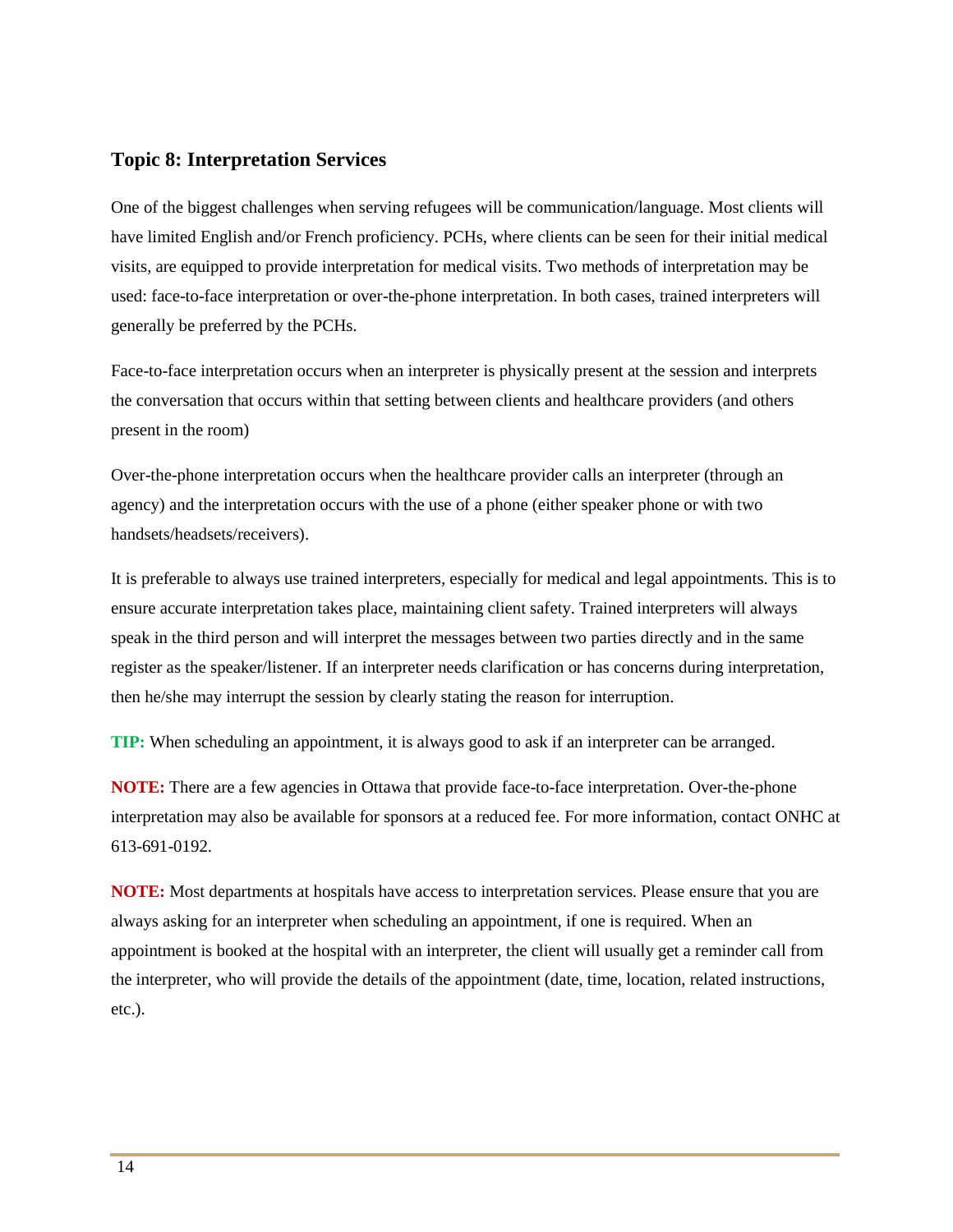## <span id="page-14-0"></span>**Topic 9: Health Navigation Services**

#### **Multicultural Health Navigator (MHN) Program:**

#### **The MHN program was implemented to enable immigrants and refugees to have increased access to health services.**

**Vision:** Culturally appropriate and accessible services for all newcomers.

**Purpose:** Multicultural Health Navigators (MHNs) will help newcomers navigate and access the Canadian healthcare system.

#### **Communities being served:**

Clients, who are currently being accepted, must consider **one** of the following languages as their primary language of communication:

- Arabic
- Dari
- Farsi (will soon be implemented)
- French
- Nepali
- Pashto
- Somali
- Spanish
- Swahili

#### **Services provided:**

- Home visits
- Appointment support\*
- Education about Canadian healthcare system
- Referral to various organizations/services in the community
- Referral and connect to primary health care provider
- Initiate dialogue and bridge gap between clients and service providers
- Advocacy

\* Appointment support includes- accompanying clients to initial appointment with primary health care provider, and may include periodical appointment accompaniment, as an exception, for priority cases.

For more information or if you would like to refer a client, please call 613-691-0192.

**NOTE:** Before referring a client, please ensure that the client is aware of the referral.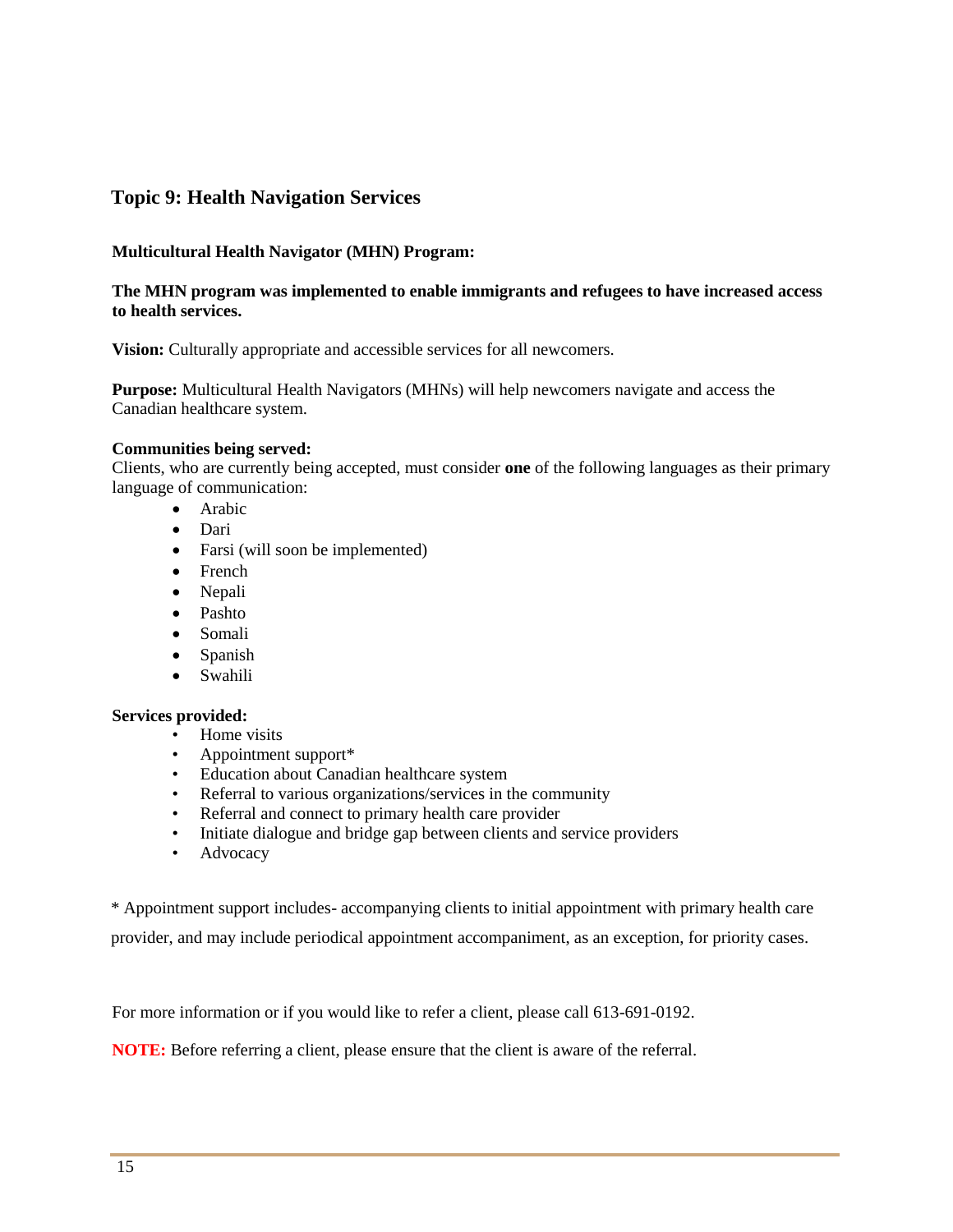# **Appendix**

## **Appendix A:**

| <b>Hospital</b>                | <b>Address</b>     | <b>Phone</b>       |
|--------------------------------|--------------------|--------------------|
| Ottawa Hospital                |                    |                    |
|                                |                    |                    |
| <b>General Campus</b>          | 501 Smyth Rd.      | $(T)$ 613-798-5555 |
|                                |                    |                    |
| Civic Campus                   | 1053 Carling Ave.  | $(T)$ 613-798-5555 |
|                                |                    |                    |
| Riverside Campus               | 1967 Riverside Dr. | $(T)$ 613-798-5555 |
|                                |                    |                    |
| Queensway Carleton Hospital    | 3045 Baseline Rd.  | $(T)$ 613-721-2000 |
|                                |                    |                    |
| Montfort Hospital              | 713 Montreal Rd.   | $(T)$ 613-746-4621 |
|                                |                    |                    |
| Children's Hospital of Eastern | 401 Smyth Rd.      | $(T)$ 613-737-7600 |
| Ontario (CHEO)                 |                    |                    |

#### **Telephone Services:**

TeleHealth Ontario: 1-866-797-0000

Mental Health Crisis Line: 1-866-996-0991 <http://www.crisisline.ca/>

Mental Health Helpline: 1-866-531-2600 <http://www.mentalhealthhelpline.ca/> (3 way call with an interpreter is available)

## **Online Services:**

This website will assist with finding healthcare near your geographical area at the time of need:

<http://www.iamsick.ca/>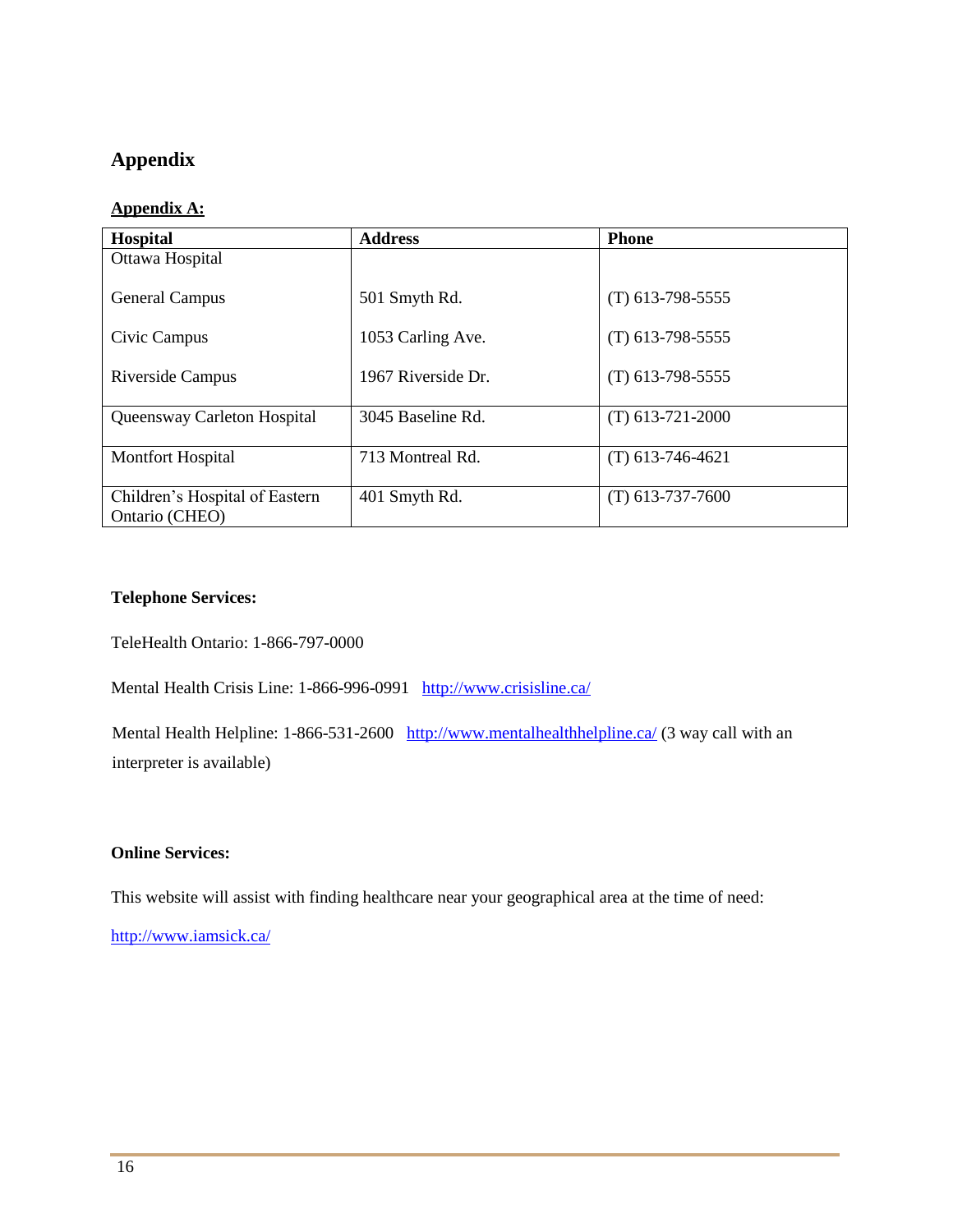## **Appendix B: Pharmacies**

Most major pharmacies (ie Shoppers Drugmart and Rexall) accept IFHP. In addition to those, here are a few others that accept IFH:

| <b>Pharmacy Name</b>      | <b>Address</b>  | <b>Telephone</b><br>number | <b>Language of Service</b>            |
|---------------------------|-----------------|----------------------------|---------------------------------------|
| <b>Proactive Pharmacy</b> | 1645 Bank st.   | $T: 613-521-1200$          | Salah Osman (owner/pharmacist)-       |
|                           |                 | $F: 521-1201$              | fluent in speaking Arabic             |
|                           |                 |                            | Marc Riachi (pharmacist) fluent in    |
|                           |                 |                            | Arabic                                |
| <b>IDA</b> pharmacy       | 1237 Donald st. | $T: 613-688-0299$          | Arabic, Portuguese, Spanish, French   |
|                           | 737 Gladstone   | $T: 613-234-1890$          | Arabic, French, Armenian, Italian,    |
|                           |                 |                            | Serbian, Vietnamese, Spanish, Turkish |
| <b>Brisson Pharmacy</b>   | 270 Dalhousie   | $T: 613-241-6273$          | Persian, French                       |
|                           | st.             |                            |                                       |
| <b>Shas Pharmacy</b>      | 1428 Walkley    | $T: 613-737-4106$          | Hindi, Swahili, French                |
|                           | rd              |                            |                                       |

## **Appendix C: Dentists**

| <b>Provider</b>                                                                                                                                               | <b>Region</b> | <b>Address</b>           | <b>Phone/Fax</b>                         | Language<br>of service                   |
|---------------------------------------------------------------------------------------------------------------------------------------------------------------|---------------|--------------------------|------------------------------------------|------------------------------------------|
| Dr. Sirwan Al-Kadhi<br><b>Dentistry</b><br>Dr. Sirwan Al-Kadhi                                                                                                | South         | 204-1500 Bank st         | $(T)$ 613-248-9426<br>$(F)$ 613-248-9428 | Arabic,<br>Kurdish,<br>Farsi,<br>English |
| <b>Heron Dental Park</b><br>Dr. Wassid<br>Dr. Mothaba Al-Taee                                                                                                 | South         | 8-1440 Bank St           | $(T)$ 613-680-3310<br>$(F)$ 613-695-2550 | Arabic,<br>Turkish,<br>English           |
| <b>Riverside Dental clinic</b><br>Dr. Ahmad Al-Barazanchi<br>Dr. Dia Al-Hakak (minimal<br>French)<br>Dr. Manar Rashid<br>Dr. Ahmad Al-Attar Sundays<br>(only) | South/East    | 202-1919<br>Riverside Dr | $(T)$ 613-521-2202<br>No fax             | Arabic,<br>English                       |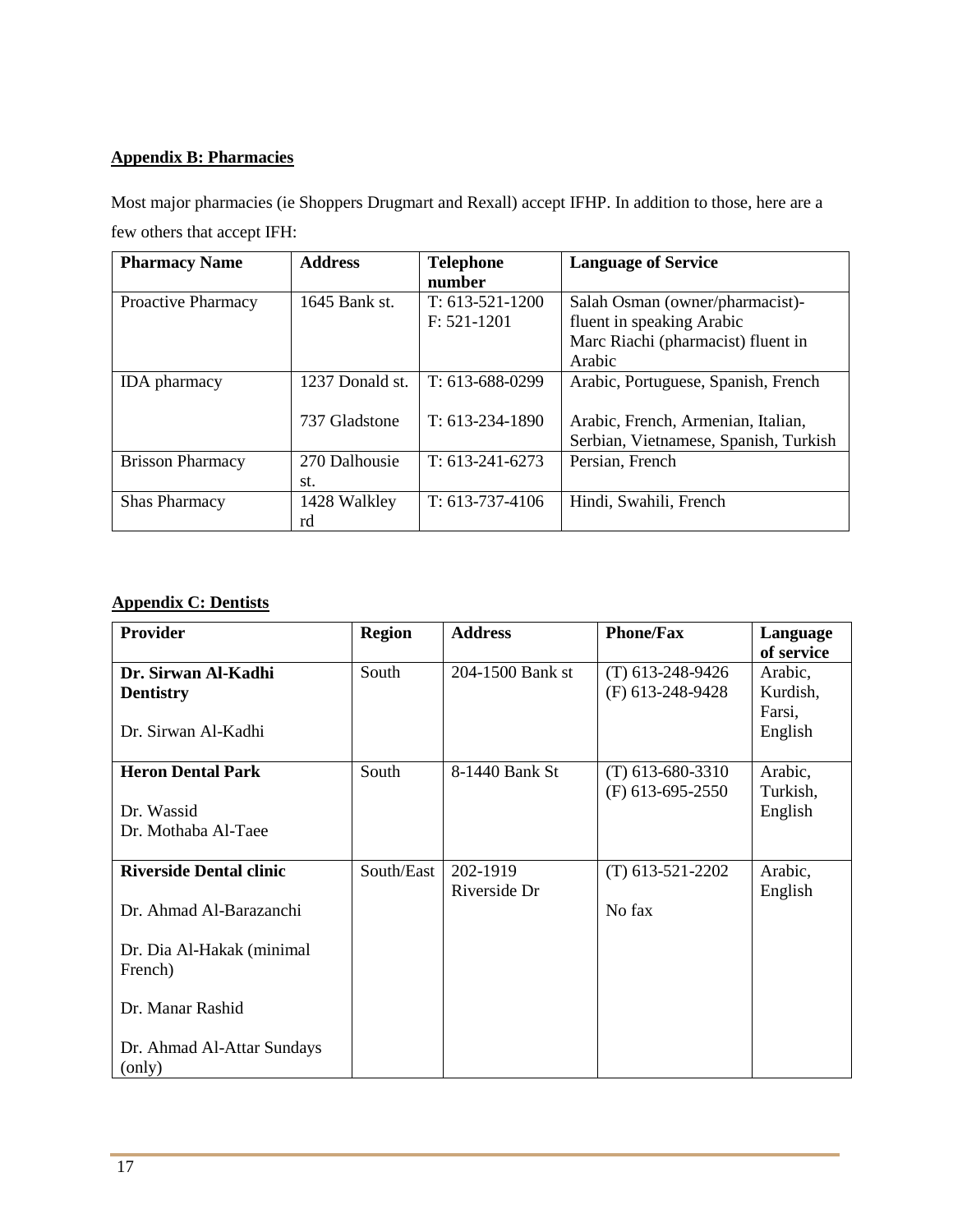## **Appendix D: Ottawa Public Health Dental Screening Schedule**

Free dental screenings, fluoride varnish applications and dental health information are available in the community. Please refer to the monthly calendar for the closest location.

- All ages welcome
- Dental health information
- Fluoride varnish applications
- Healthy Smiles Ontario enrolment
- **Ď:** Denture cleaning offered at this location

|                             | <b>Monday</b>                                                                                                                                        | <b>Tuesday</b>                                                                                                                                                 | Wednesday                                                                                                                                          | <b>Thursday</b>                                                                                                               | <b>Friday</b>                                                                                                                                                |
|-----------------------------|------------------------------------------------------------------------------------------------------------------------------------------------------|----------------------------------------------------------------------------------------------------------------------------------------------------------------|----------------------------------------------------------------------------------------------------------------------------------------------------|-------------------------------------------------------------------------------------------------------------------------------|--------------------------------------------------------------------------------------------------------------------------------------------------------------|
| 1st week<br>of the<br>month | <b>Lowertown CRC</b><br>40 Cobourg St.<br>1 to 4 p.m.<br>613-580-9633<br>*First come, first<br>served basis<br>Ď                                     | <b>Centretown</b><br><b>CHC</b><br>420 Cooper St.<br>$9:30$ a.m. to<br>12:30 p.m.<br>1:30 to 4 p.m.<br>613-233-4443<br>*First come, first<br>served basis<br>Ď | <b>Pinecrest</b><br>Queensway CHC<br>1365 Richmond<br>Rd. (2nd floor)<br>1:30 to 6 p.m.<br>613-820-4922<br>*First come, first<br>served basis<br>Ď | Carlington<br><b>CHC</b><br>900 Merivale<br>Rd.<br>3 to 5 p.m.<br>613-722-4000<br>*First come, first<br>served basis<br>Ď     | South-East<br><b>Ottawa CHC</b><br>600-1355 Bank<br>St.<br>9 a.m. to noon<br>1 to 4 p.m.<br>*Appointments<br>available,<br>please call:<br>613-737-4809<br>Ď |
| 2nd week<br>of the<br>month | <b>South Nepean</b><br><b>CHC</b><br>4100 Strandherd<br>Dr. (2nd floor)<br>1 to 4:30 p.m.<br>613-288-2820<br>*First come, first<br>served basis<br>Ď | <b>Eastern Ottawa</b><br><b>CRC</b><br>2339 Ogilvie<br>Rd.<br>1:30 to 4:30<br>p.m.<br>613-741-6025<br>*First come, first<br>served basis<br>Ď                  | Rideau-<br><b>Rockcliffe CRC</b><br>120-225 Donald<br>St.<br>1 to 3 p.m.<br>613-745-0073<br>*First come, first<br>served basis<br>Ď                | <b>Sandy Hill CHC</b><br>221 Nelson St.<br>9 a.m. to noon<br>*Appointments<br>available,<br>please call:<br>613-789-8458<br>Ď | <b>Somerset West</b><br><b>CHC</b><br>55 Eccles St.<br>9 a.m. to noon<br>1 to 4 p.m.<br>*Appointments<br>available,<br>please call:<br>613-238-1220<br>Ď     |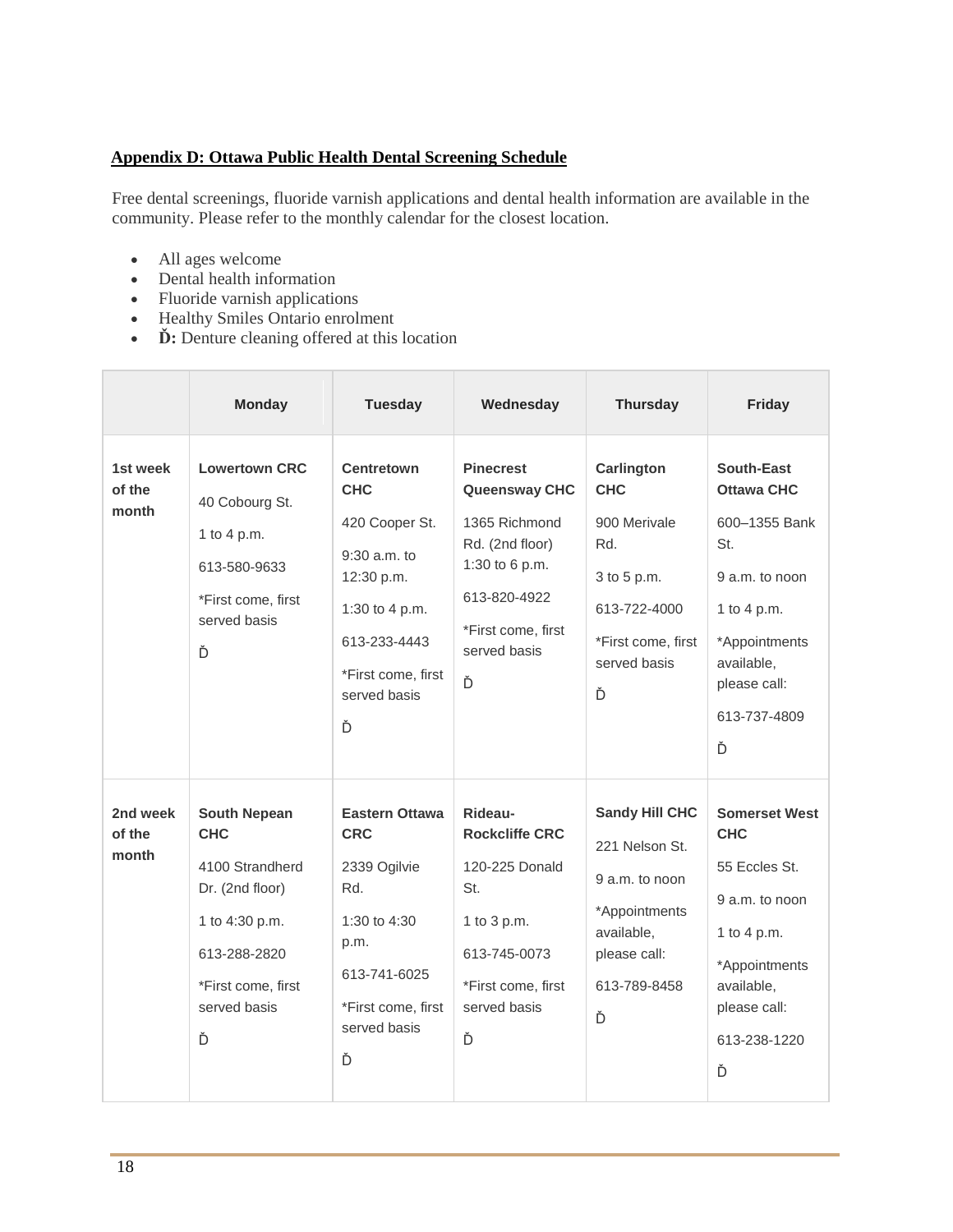|                             | <b>Monday</b>                                                                                                                                                 | <b>Tuesday</b>                                                                                                             | Wednesday                                                                                                                                                       | <b>Thursday</b>                                                                                                         | Friday                                                                                                                                          |
|-----------------------------|---------------------------------------------------------------------------------------------------------------------------------------------------------------|----------------------------------------------------------------------------------------------------------------------------|-----------------------------------------------------------------------------------------------------------------------------------------------------------------|-------------------------------------------------------------------------------------------------------------------------|-------------------------------------------------------------------------------------------------------------------------------------------------|
| 3rd week<br>of the<br>month | <b>South-East Ottawa</b><br><b>CHC</b><br>600-1355 Bank St.<br>9 a.m. to noon<br>1 to 4 p.m.<br>*Appointments<br>available, please<br>call: 613-737-4809<br>Ď | Western<br><b>Ottawa CRC</b><br>2 MacNeil Ct.<br>9 a.m. to noon<br>613-591-3686<br>*First come, first<br>served basis<br>Ď | Nepean, Rideau<br>and Osgoode<br><b>CRC</b><br>240-1547<br>Merivale Rd.<br>(Emerald Plaza)<br>1 to 4 p.m.<br>613-596-5626<br>*First come, first<br>served basis | <b>Vanier CSC</b><br>290 Dupuis St.<br>12:30 to 2:30<br>p.m.<br>613-744-2892<br>*First come, first<br>served basis<br>Ď | Orléans-<br><b>Cumberland</b><br><b>CRC</b><br>105-240<br>Centrum Blvd.<br>9 to noon<br>613-830-4357<br>*First come, first<br>served basis<br>Ď |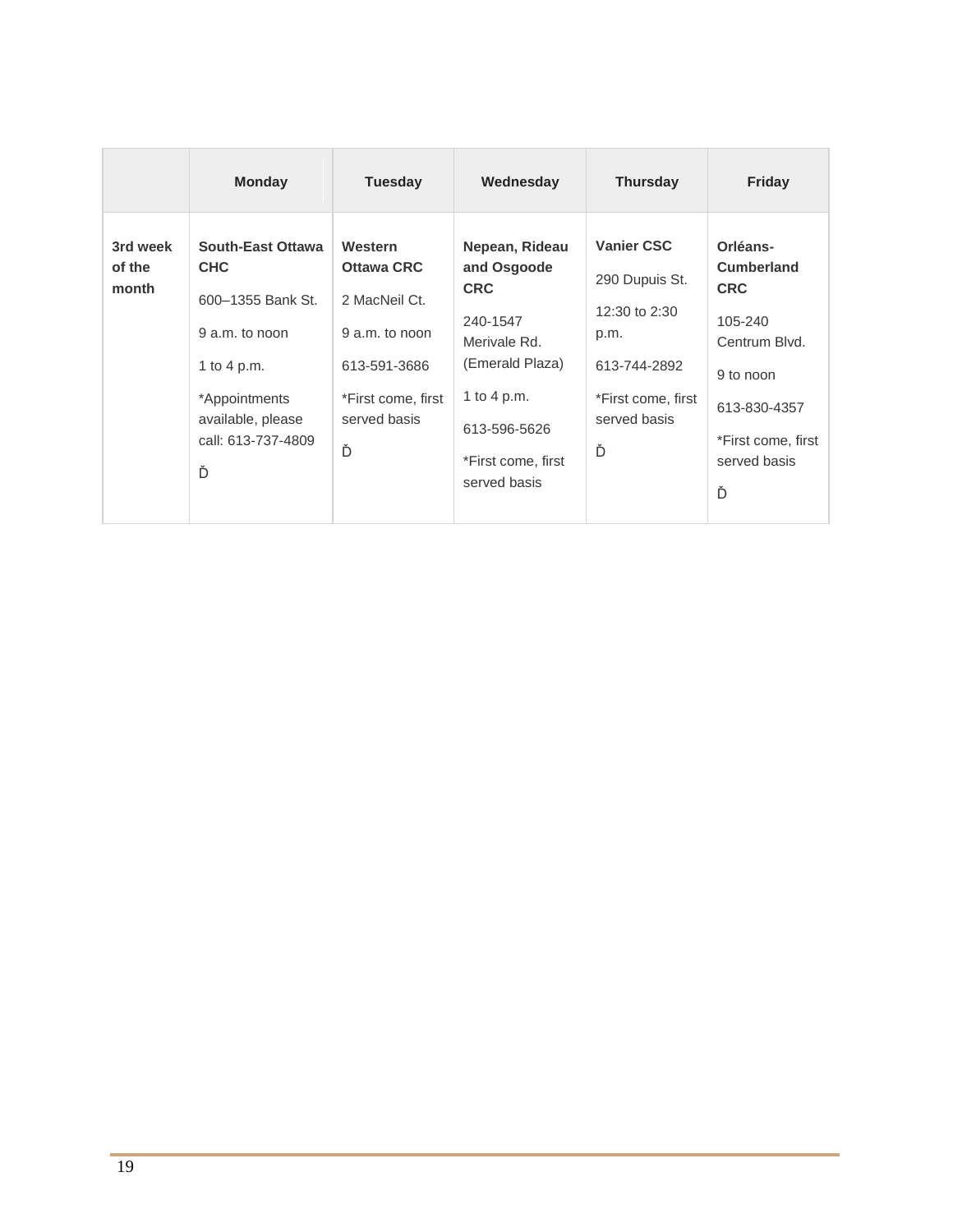## **Appendix E: Optometrists**

| <b>Provider</b>               | <b>Region</b> | <b>Address</b>                    | <b>Phone/Fax</b>                      | Language<br>of Service |
|-------------------------------|---------------|-----------------------------------|---------------------------------------|------------------------|
| <b>Elmvale Optometry</b>      | South/East    | 32-1910 St.                       | $(T)$ 613-454-8232                    | Arabic,                |
| Dr. Maysoon Raoof             |               | <b>Laurent Blvd</b>               | (F) 613-738-1914                      | English                |
|                               |               |                                   |                                       |                        |
| <b>Eye Docs Ottawa</b>        |               | 1285 Kilborn Ave<br>(main branch) | $(T)$ 613-733-8400<br>(F)613-733-5467 | French,                |
| Many locations- visit website |               |                                   |                                       | English                |
| for more locations            |               | http://www.eyedoc                 |                                       |                        |
|                               |               | sottawa.com/eye-                  |                                       |                        |
|                               |               | clinics-in-                       |                                       |                        |
|                               |               | ottawa/eyedocs-                   |                                       |                        |
|                               |               | ottawa/                           |                                       |                        |
| <b>Nuvo Optometry</b>         | East/         | 1. 178                            | $(T)$ 613-749-0481                    | French,                |
| Three locations               | Central       | Beechwoo<br>d ave                 |                                       | English                |
|                               |               |                                   | $(T)$ 613-841-8828                    | Note: in the           |
|                               |               |                                   |                                       | process of             |
|                               |               | Nuvo-<br>2.<br>Orleans            |                                       | registering<br>with    |
|                               |               | 2828 St.                          | $(T)$ 613-699-2376                    | <b>BlueCross</b>       |
|                               |               | Joseph                            |                                       | in order to            |
|                               |               | Blvd.,                            |                                       | serve IFHP             |
|                               |               |                                   |                                       | clients.               |
|                               |               | 3.<br>Nuvo-                       |                                       |                        |
|                               |               | Glebe                             |                                       |                        |
|                               |               | 4-99 Fifth                        |                                       |                        |
|                               |               | Avenue,                           |                                       |                        |
|                               |               |                                   |                                       |                        |

1.